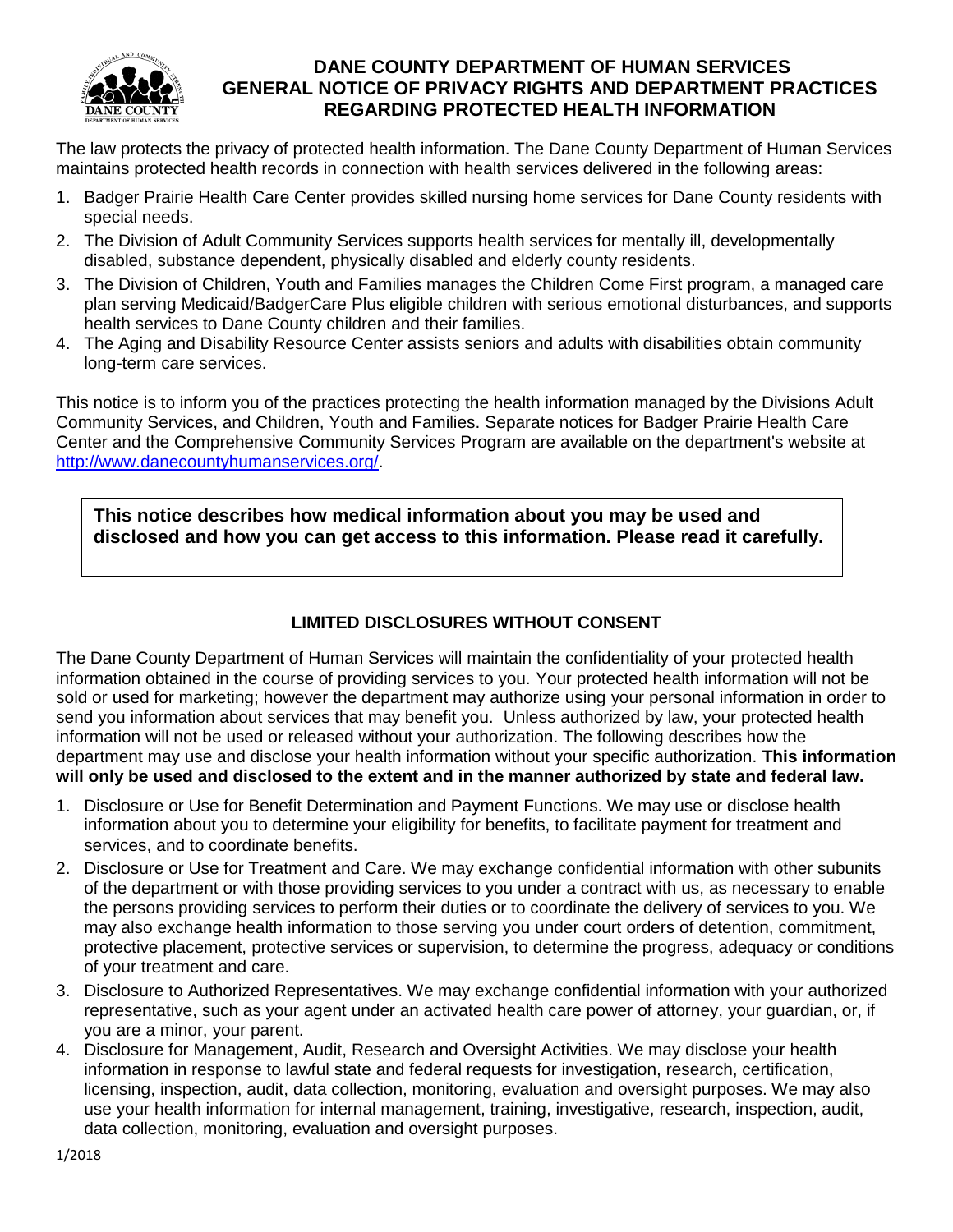- 5. Public Health Functions. We may disclose your health information within the department or to other public authorities to prevent or control diseases, injuries, disabilities, or abuse. The following are examples of when health information may be shared with public authorities:
	- a. Reports to Child Protection Services regarding suspected child abuse or neglect.
	- b. Reports to officials investigating Elder-At-Risk or Adult-At-Risk allegations.
	- c. Reports to Adult Protective Services.
	- d. Reports to protection and advocacy agencies or ombudsman programs.
- 6. Disclosure in Judicial and Administrative Hearings. We may use and disclose your health information in the course of litigation as authorized. The following are examples of when health information may be shared in judicial or administrative hearings:
	- a. Health information may be disclosed to the court and authorized parties in guardianship, protective services, protective placement, and mental commitment proceedings.
	- b. Health information may be obtained to maintain a child in substitute care. Such information may be disclosed to the assigned social worker and subsequently shared with the court and parties in court reports, permanency plans, or as otherwise authorized in the course of juvenile court proceedings.
	- c. Health information disclosed to court ordered evaluators.
	- d. Health information may be disclosed in response to lawful demands for production in judicial and administrative proceedings.
- 7. Disclosure to Correctional Institutions and Detention Facilities. We may disclose your private health information to correctional or law enforcement officers having custody of you, to assist in providing for the health and safety of you and others.
- 8. Disclosure to Coroners, Medical Examiners and Investigators. We may disclose your health information to coroners, medical examiners and law enforcement officers for identification or determination of cause of death.
- 9. Disclosures for Public Safety. We may disclose your health information if we determine it is necessary to prevent or lessen a serious and imminent threat to your safety or the safety of another. We may also disclose limited health information necessary to report crimes.

## **YOUR RIGHTS**

Except as authorized by law in the examples as provided above, you have the following rights with regard to your health records maintained by the Dane County Department of Human Services:

- 1. The Right to Control Access to Your Protected Health Information. We will not release your protected health information without your written authorization. You may revoke any written authorization previously given, except to the extent that it has already been relied on, by giving the department your written statement of revocation.
- 2. The Right to Request Restrictions. You have the right to request restrictions of the department's uses and disclosures of your health information. The department does not have to agree to the restrictions and only division managers may authorize such restrictions on behalf of the department. All agreed upon restrictions will be reduced to writing.
- 3. The Right to Accommodations to Ensure Confidential Communications. You have the right to receive your health information through reasonable alternative means or at alternative locations, if necessary to protect your privacy. We may ask you to put this request in writing.
- 4. The Right to Inspect and Copy. You have the right to inspect and copy your protected health information. You should make your requests in writing and, unless waived, you will be charged a reasonable fee to cover the associated expenses. If you are denied access, you will be provided the basis for the denial in writing, and will have the right to have this decision reviewed by filing a complaint as provided below.
- 5. The Right to Request Correction. You have the right to request that the department correct health information concerning you that you believe is incorrect or incomplete. The department is not required to change your health information; however, you will be informed of the action taken in response to your request. Your request should be in writing and should specifically state the reason for your request.
- 6. Right to an Accounting of Disclosures. You have the right to receive an accounting of certain disclosures of your protected health information made by the department to outside sources made within the three-year